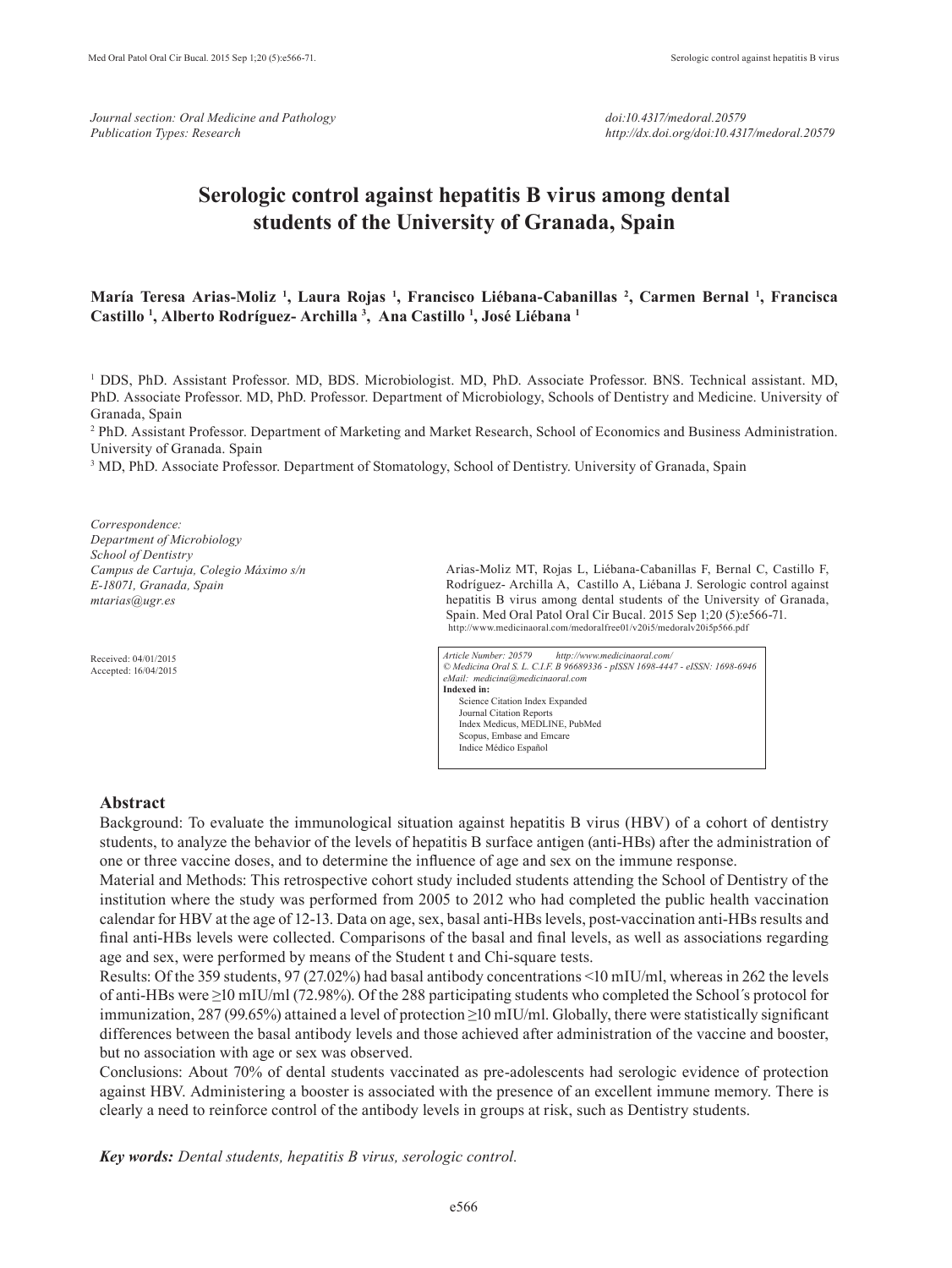## **Introduction**

Infection with the hepatitis B virus (HBV) is a public health problem in terms of morbidity and mortality. It is estimated that two billion people worldwide have been infected with HBV and about 600,000 people die every year due to the consequences of hepatitis B, mostly from cirrhosis and hepatocellular carcinoma (1).

Strategies for controlling the incidence of HBV infection combine preventive measures and universal vaccination among newborns and adolescents. After primary immunization with the hepatitis B vaccine, the titer of antibody to hepatitis B surface antigen (anti-HBs) considered seroprotective is ≥10 milli-international units per milliliter (mIU/ml) (2). The levels of anti-HBs decline over time, however, and many people previously vaccinated may have anti-HBs below the accepted threshold of protection when tested 10-15 years after the primary series (3,4). At present there is controversy regarding the need to administer an additional vaccine dose (booster) in immunocompetent individuals previously vaccinated yet whose levels of anti-HBs have decreased due to the existence of immune memory (4).

Dentists comprise a high risk group in the face of HBV infection, given their frequent exposure to blood or body fluids containing HBV. This risk is higher during the professional training period (5). Since the introduction of obligatory vaccination against HBV for healthcare personnel in 1991, the occupational risk in dentists has been minimized (6,7). Notwithstanding, some individuals are not correctly vaccinated, and a low proportion of cases may show failure in the immune response (8). Moreover, in Spain, post-vaccination serological testing is not carried out; hence it is impossible to determine the level of initial response to the vaccine, which appears to be the main predictor of anti-HBs persistence (9-11). In view of this background, the objective of this retrospective study was to evaluate the immunological situation against HBV of a cohort of students at the School of Dentistry of the institution where the study was performed, to analyze the behavior of anti-HBs levels after the administration of a full dose of vaccine or a booster, and to determine the influence of age and sex on immune response.

### **Material and Methods**

This retrospective cohort study was carried out at the School of Dentistry. Eligible people were students attending from 2005 to 2012 who had completed the public health vaccination calendar for HBV at the age of 12-13. Data on students regarding age and the sex were collected, as well as basal anti-HBs levels, postvaccination anti-HBs results and final anti-HBs levels. The Ethics Committee of Human Research of the institution where the study was performed approved the protocol. All subjects signed the informed consent form.

## - School of Dentistry Hepatitis B immunization protocol

Basal anti-HBs titers were determined through chemioluminiscence (Anti-HBs Architect System, Abbott, Chicago, USA) when the students were attending their second undergraduate year in the Dentistry program. According to the basal levels, the students were designated as non-immune (anti-HBs <10 mIU/ml) and immune (anti-HBs ≥10 mIU/ml). On the basis of their level of protection, the immune students were, in turn, divided into low (anti-HBs 10-99 mIU/ ml), medium (anti-HBs 100-1000 mIU/ml) or high level of protection (anti-HBs >1000 mIU/ml). In view of the basal levels of anti-HBs, the students with antibodies <10 mUI/ml received a full vaccine series with three doses of Engerix-B 20 µg/ml (GlaxoSmithKline Biologicals, Rixensart, Belgium) according to a schedule of 0, 1 and 6 months. When the levels were 10-99 mIU/ml, just one additional vaccine dose was administered. In either case, post-vaccination testing was performed three months after administration of the last dose. If a student´s level of immunization remained low (anti-HBs 10-99 mIU/ ml) after vaccination with either one or three vaccine doses, an additional booster dose was repeated. Postvaccination testing was performed three months after administration of the booster. Those subjects with basal levels of ≥100 mIU/ml were monitored at 2-3 years' time.

- Statistical analysis

All statistical analyses were performed by means of SPSS 15.0 software (SPSS Inc., Chicago, IL, USA). Descriptive techniques were used for the sample and the comparison of means. The Chi-square test was used to evaluate the significance of differences in anti-HBs levels with regard to age and sex. The Student t-test was used to compare the anti-HBs basal and final levels. The level of statistical significance was set at *P*<0.05. The presence of immune memory was defined as an anti-HBs titer ≥4fold greater post- than pre-booster.

## **Results**

The data analyzed were from 359 students attending the School of Dentistry during 2005-2012 and who had been vaccinated at the age of 10-12 years old. Of the 359 students, 97 (27.02%) had basal antibody concentrations <10 mIU/ml. In 262 the levels of anti-HBs were ≥10 mIU/ ml (72.98%); the concentration was 10-99 mIU/ml in 129 of these students (35.93%), and it was >100 mIU/ml in the remaining 133 (37.05%). The mean age of students was 20.09 years, with a standard deviation of 3.26. In 94.4% the age was less than or equal to 23, and the most frequent age was 19 (72.1%). By sex, 262 were female (72.9%) and 97 were male (27.01%). The differences observed between anti-HBs basal levels and the age and sex of participants were not statistically significant.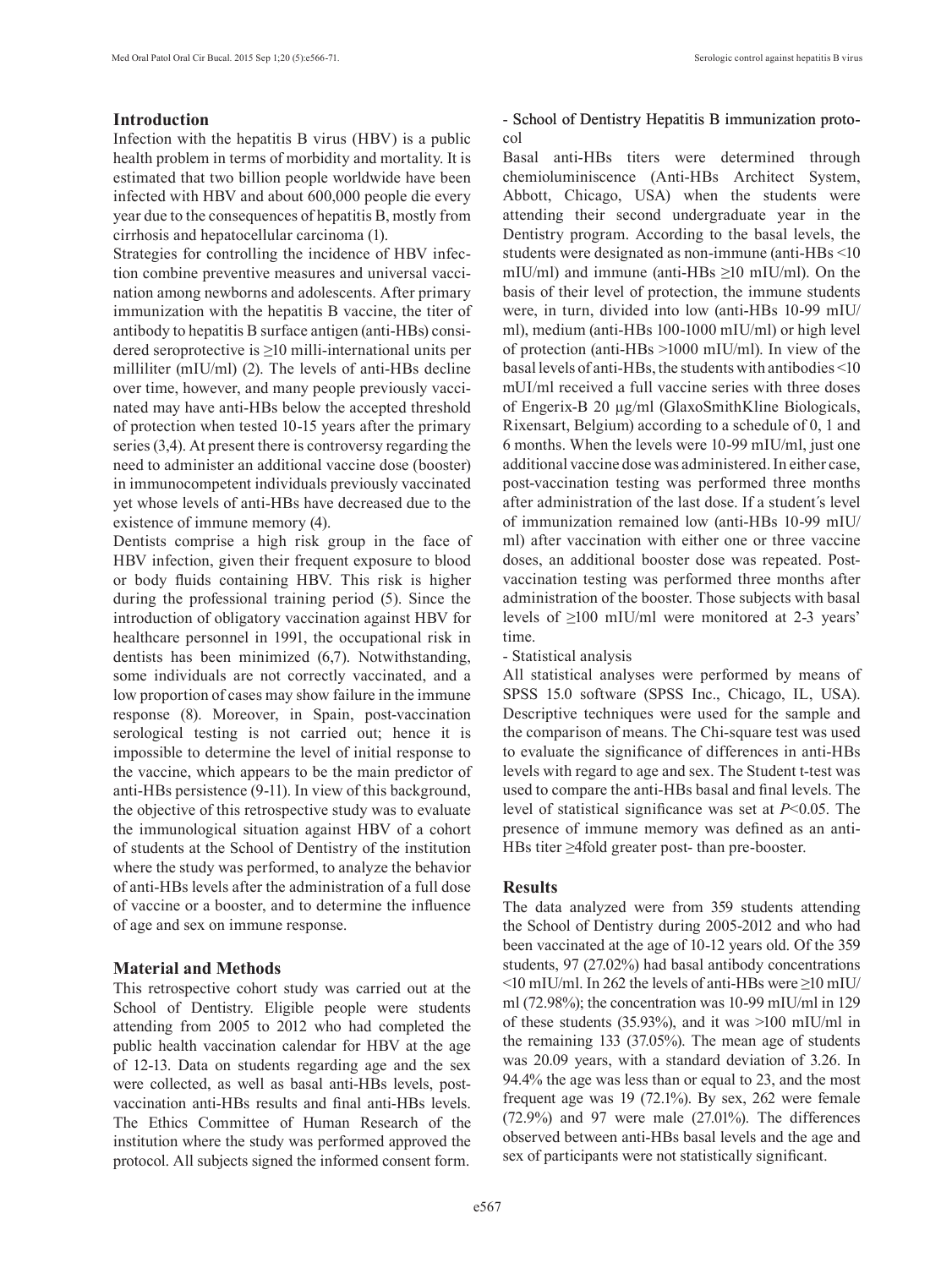Of the 97 non-immune students (Fig. 1), 92 were revaccinated and 87 underwent the post-vaccination testing; levels of anti-HBs ≥10 mIU/ml were obtained in 85 students (97.70%). The two subjects who maintained anti-HBs levels <10 mIU/ml did not continue the procedure, meaning a fourth dose was not administered to them. After administration of a booster to those subjects who had had anti-HBs levels in the range 10- 99 mIU/ml after receiving the vaccine, in one case the levels dropped to <10 mIU/ml, in two cases the levels remained in the same range, and in the rest the levels went up to  $\geq$ 100 mIU/ml. In this group, 14 subjects did not complete the protocol.

In short, during the study 71 students (19.78%) abandoned the procedure in one of its stages. Of the 288 subjects completing the immunization protocol, 287 (99.65%) achieved levels of protection of  $\geq 10$  mIU/ml: three of them (1.04%) attained a low level of protection of 10-99 mIU/ml, 115 (39.93%) achieved intermediate levels of 100-1000 mIU/ml, and 169 students (58.68%) had high protective levels, over 1000 mIU/ml. Globally, there were statistically significant differences between the basal antibody levels and those obtained after administration of the vaccine and booster. The presence of immune memory was confirmed in the 145 students (96.67%) of a total of 150 that received a booster dose,



**Fig. 1.** Students with basal levels of anti-HBs <10 mIU/ml. Number of students (n) and anti-HBs levels in the different phases of the School of Dentistry Hepatitis B immunization procedure. Stage 1: basal anti-HBs levels. Stage 2: vaccination with 3-dose vaccine and serologic test 3 months after the last dose. Stage 3: vaccination with one additional vaccine dose when anti-HBs levels were 10-99 mIU/ml, and serologic test three months after the last dose.

Meanwhile, in 129 students the basal levels of anti-HBs were 10-99 mIU/ml (Fig. 2). Seven of these students chose to discontinue the protocol and 122 were given one or two boosters, leading to antibody concentrations of ≥100 mIU/ml in 121 students (99.18%).

Finally, out of the 133 students who initially had a basal anti-HBs level of ≥100 mIU/ml, 50 did not complete the immunization protocol, and of those who finished it, 65 (78.31%) did so with values between 100 and 1000 mIU/ml, while the remaining 18 (21.69%) gave levels of >1000 mIU/ml (Fig. 3).

as an increase in antibody levels of 4 times or more was observed.

There were no significant differences in the pattern of response after the re-vaccination or the booster dose when the findings were distributed by sex and age groups (*P>0.05).* 

## **Discussion**

The prevalence of HBV markers increases over time in conjunction with the dental practice of professionals, which confirms that there is contact with the virus, and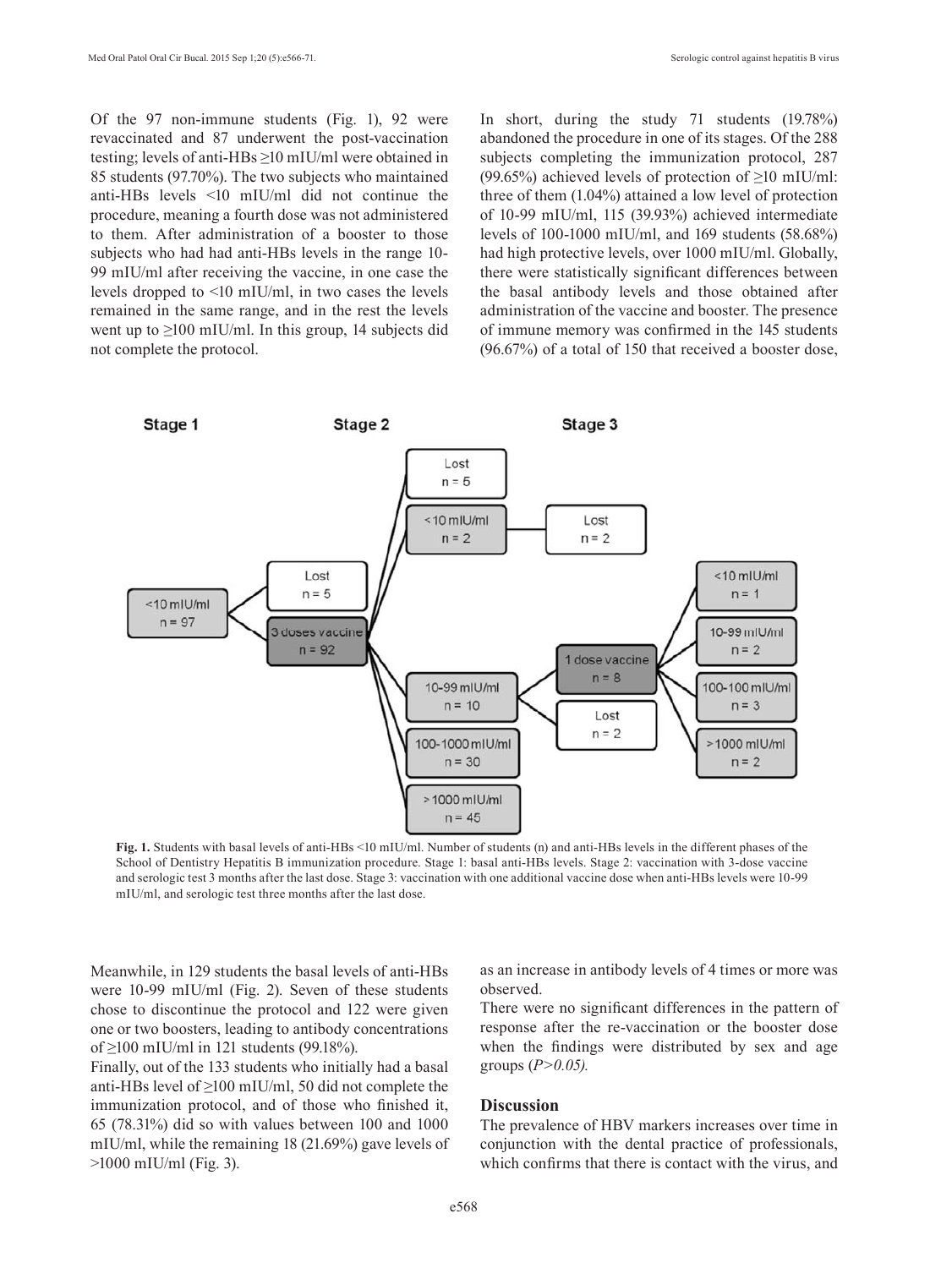

**Fig. 2.** Students with basal levels of anti-HBs 10-99 mIU/ml. Number of students (n) and anti-HBs levels in the different phases of the School of Dentistry Hepatitis B immunization procedure. Stage 1: basal anti-HBs levels. Stage 2: vaccination with 1-dose vaccine and serologic test three months afterwards. Stage 3: vaccination with one additional vaccine dose when anti-HBs levels were 10-99 mIU/ml and serologic test three months after the last dose.



**Fig. 3.** Students with basal levels of anti-HBs ≥100 mIU/ml. Number of students (n) and anti-HBs levels in the different phases of the School of Dentistry Hepatitis B immunization procedure. Stage 1: basal anti-HBs levels. Stage 2: serologic test 2-3 years afterwards. Stage 3: vaccination with one additional vaccine dose when anti-HBs levels were 10-99 mIU/ml, and serologic test three months after the last dose.

therefore a chance of infection (12). For this reason, it is important that dentists be considered at risk and be protected during their entire professional careers. The immunization protocol at the School of Dentistry of the institution aims to monitor and ensure protection against HBV before the students actually engage in clinical practices at the School (13) or go out into the working world (5,14,15). Data were gathered from a total of 359 undergraduates who had received the HBV vaccine as pre-adolescents, but had not undergone post-vaccination serologic testing. Such testing is recommended and proves cost-effective among healthcare personnel at a risk of infection by HBV, since they may often need prophylactic measures after accidental percutaneous and/or cutaneomucosa exposure (16).

Approximately seven years after their primary vaccination, 72.98% of the students still had detectable antibodies above the seroprotective titer, whereas in the other 27.02% the basal level of anti-HBs was below this threshold. The decrease in antibody levels may be ex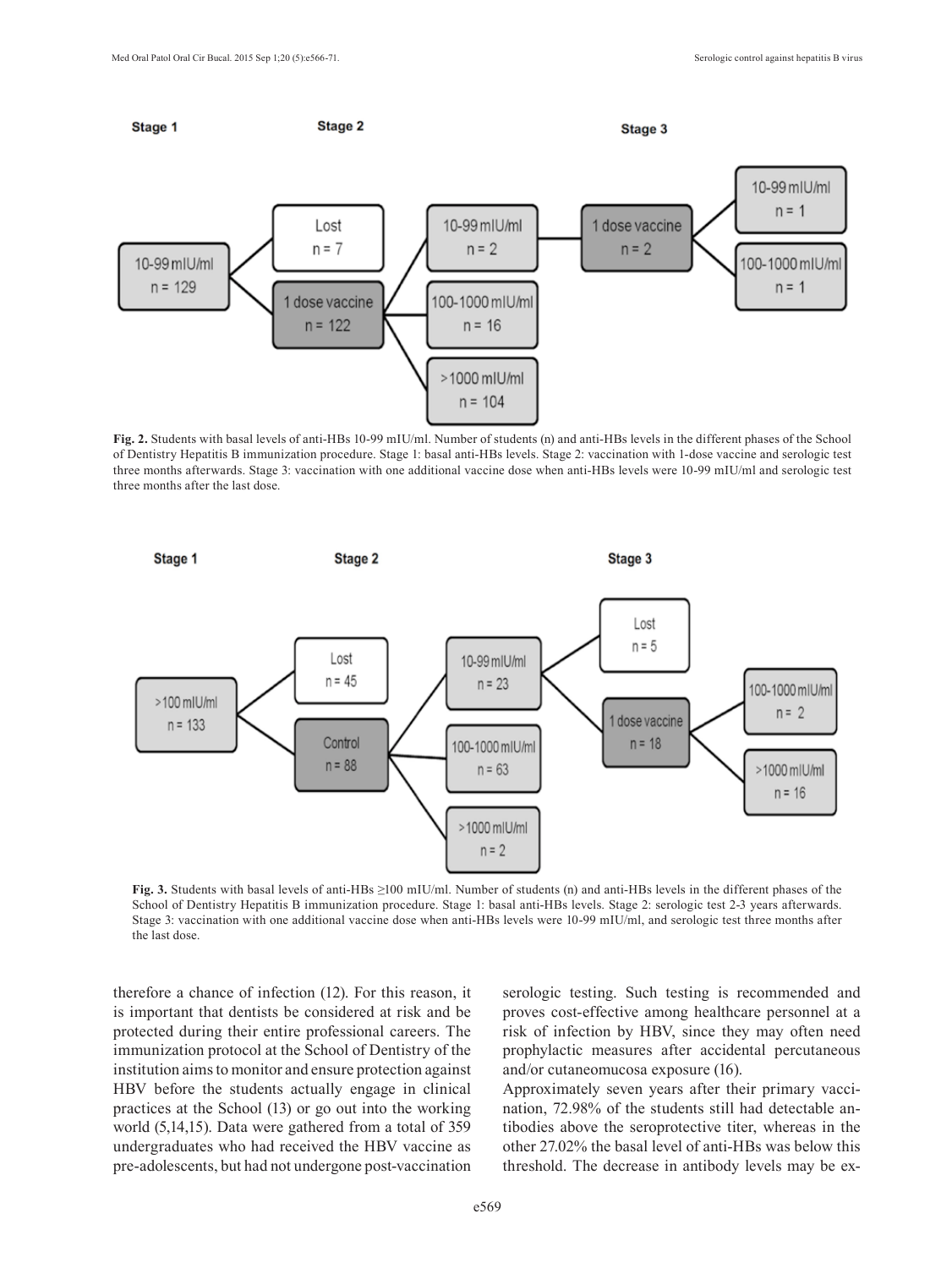plained by an initial lack of response to the vaccine in these particular individuals for such reasons as smoking habit, obesity, genetic factors, or immune suppression (17-20), or else because they responded to the primary 3-dose vaccination series but the anti-HBs gradually declined over time. It is known that an estimated 13%- 60% of initial responders to the HBV vaccine may lose detectable anti-HB in subsequent years (3,5).

Much debate surrounds the number of doses of vaccine that should be administered when the levels of anti-HBs after vaccination are <10 mIU/ml. Some authors affirm that a single dose is sufficient to reach the level of seroprotection (4), while others insist on the need to apply a full dose of vaccine (21,22). Following the recommendations by the Centers for Disease Control and Prevention for healthcare personnel (5), and because the initial response to the vaccine is not known, the School of Dentistry protocol specifies revaccination of the non-immune students with a triple dose. The level of seroprotection obtained in this group was 97.70% (85/87). These results are consistent with previous studies and evidence the immediate efficacy of the vaccine (15,21,22).

The immune students whose levels of anti-HBs were low, that is 10-99 mIU/ml, received a dose of vaccine in order to attain levels over 100 mIU/ml. The administration of a booster dose of vaccine showed a rapid increase, fourfold or greater, of the anti-HBs concentration in 145 of the 150 students in this group. The response to the booster dose indicates the presence of an HBV-specific immune memory after reception of a vaccine, which is known as immune response (11,23). These results confirm findings from previous studies, and come to underline that there would be no need to administer a booster to individuals with low levels of anti-HBs within an interval of approximately seven years (4,24). However, several studies report cases of failure of the immune memory 15 years after reception of the primary vaccination series, implying that the duration of immune memory is not well established (7,25). Such findings urge us to reflect upon the need for periodical serologic monitoring of certain groups at risk, and the risk groups would clearly include healthcare students (26).

The 26.13% of subjects whose anti-HBs basal levels were ≥100 mIU/ml showed a decrease in antibodies 2-3 years later. This finding supports the decay of antibodies over time since vaccination (1,27,28) and once again points to the importance of controlling anti-HBs levels, especially in high-risk groups. Globally, we could not establish any gender or age differences in the basal levels of anti-HBs or in the immunological response to HBV vaccine and booster; other authors arrive at similar conclusions (24,29,30). The fact that 72.1% of the students were 19 years of age would justify the lack of significant differences when comparing the anti-HBs levels and age. However, if we compare the final levels of anti-HBs and sex, women show a somewhat higher level of protection than men.

The drop out rate of the serological immunization protocol was found to be greater among the subjects with basal anti-HBs titers  $\geq 100$  mIU/ml, which is logical in view of their high level of protection against HBV infection. Of the 288 students who completed the immunization procedure, 287 (99.65%) exhibited a level of antibodies over the seroprotective threshold, and 284 of these (98.61%) had a concentration of  $\geq 100$  mIU/ml. Noteworthy is the case of one non-immune student who, after administration of a 3-dose vaccine followed by a booster, gave anti-HBs levels under the seroprotective threshold. The absence of HBsAg was confirmed. This poor immune response could have to do with immunosuppression or with genetic factors (16,18,19).

A limitation of this study that must be addressed is that data on initial vaccination against HBV was collected by self-report, and was not verified by medical records; this introduces a possibility of bias in the basal antibody levels registered.

#### **Conclusions**

Within the limitations of this study, our findings indicate that about 70% of students vaccinated as preadolescents showed serologic evidence of protection against HBV after approximately seven years. Moreover, almost all non-immune students were seroprotected after re-vaccination. Administering a booster is associated with the presence of an excellent immune memory in most vaccinees. Thus far we are not certain of the clinical relevance of immune memory, however. There is clearly a need to reinforce control of the antibody levels in groups at risk, such as Dentistry students.

#### **References**

1. World Health Organization. Hepatitis B vaccines WHO position paper. Weekly Epidemiological Record (WER). 2009;84:405-20.

2. Chaves SS, Fischer G, Groeger J, Patel PR, Thompson ND, Teshale EH, et al. Persistence of long-term immunity to hepatitis B among adolescents immunized at birth. Vaccine. 2012;30:1644-9.

3. Honorati MC, Palareti A, Dolzani P, Busachi CA, Rizzoli R, Facchini A. A mathematical model predicting antihepatitis B virus surface antigen (HBs) decay after vaccination against hepatitis B. Clin Exp Immunol. 1999;116:121-6.

4. Leuridan E, Van Damme P. Hepatitis B and the need for a booster dose. Clin Infect Dis. 2011;53:68-75.

5. Advisory Committee on Immunization Practices, Centers for Disease Control and Prevention (CDC). Immunization of health-care personnel: recommendations of the Advisory Committee on Immunization Practices (ACIP). MMWR Recomm Rep. 2011;60:1-45.

6. Petti S, Messano GA, Polimeni A. Dentists' awareness toward vaccine preventable diseases. Vaccine. 2011;29:8108-12.

7. Yang SG, Wang B, Chen P, Yu CB, Deng M, Yao J, et al. Effectiveness of HBV vaccination in infants and prediction of HBV prevalence trend under new vaccination plan: findings of a large-scale investigation. PLoS One. 2012;7:e47808.